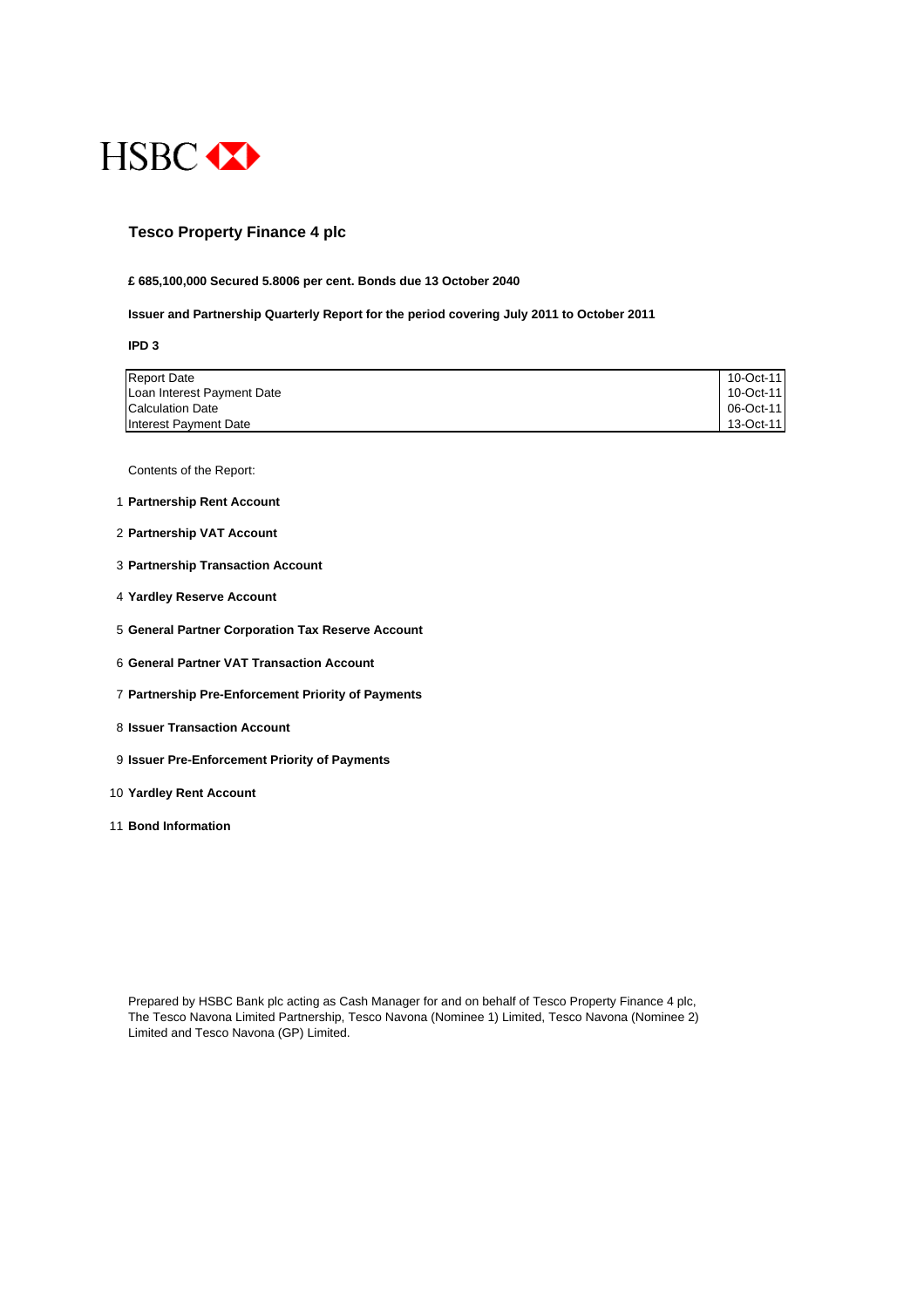### **1. Partnership Rent Account 70728746**

|             | Opening Balance                    | $0.00$ Cr           |
|-------------|------------------------------------|---------------------|
| <b>DATE</b> | <b>ENTRY DETAILS</b>               | CR/DR<br>AMOUNT (£) |
| 09-Feb-11   | Initial Deposit on Closing Date    | 5,000.00 Cr         |
| 28-Sep-11   | Rent                               | 7,399,865.00 Cr     |
| 10-Oct-11   | To Partnership Transaction Account | 7,399,865.00 Dr     |
|             | <b>Closing Balance</b>             | 5,000.00 Cr         |

## **2. Partnership VAT Account 70728703**

|             | Opening Balance        | 2,875.00 Cr     |       |
|-------------|------------------------|-----------------|-------|
| <b>DATE</b> | <b>ENTRY DETAILS</b>   | AMOUNT (£)      | CR/DR |
| 28-Sep-11   | VAT Funding            | 1,479,973.00 Cr |       |
|             | <b>Closing Balance</b> | 1,482,848.00 Cr |       |

## **3. Partnership Transaction Account 70728711**

|             | <b>Opening Balance</b>               | 315.693.42 Cr    |       |
|-------------|--------------------------------------|------------------|-------|
| <b>DATE</b> | <b>ENTRY DETAILS</b>                 | AMOUNT (£)       | CR/DR |
|             |                                      |                  |       |
| 11-Apr-11   | Property Pool Manager Fee (Reserved) | 80,000.00 Dr     |       |
| 11-Jul-11   | Property Pool Manager Fee (Reserved) | 80,000.00 Dr     |       |
| 07-Oct-11   | Credit Interest                      | 135.19 Cr        |       |
| 10-Oct-11   | <b>Transfer from Rent</b>            | 7,399,865.00 Cr  |       |
| 10-Oct-11   | <b>Trustee Fee</b>                   | 1,500.00 Dr      |       |
| 10-Oct-11   | Ongoing Fee                          | 20,951.50 Dr     |       |
| 10-Oct-11   | Expenses                             | 28,069.34 Dr     |       |
| 10-Oct-11   | Partnership Swap payment             | 2,773,901.06 Cr  |       |
| 10-Oct-11   | Partnership Debt                     | 10,016,563.80 Dr |       |
| 10-Oct-11   | Property Pool Manager Fee            | 32,000.00 Dr     |       |
|             |                                      |                  |       |
|             |                                      |                  |       |
|             |                                      |                  |       |
|             | <b>Closing Balance</b>               | 230.510.03 Cr    |       |

### **4. Yardley Reserve Account 70729192**

|             | Opening Balance        |               | $0.00$ Cr |
|-------------|------------------------|---------------|-----------|
| <b>DATE</b> | <b>ENTRY DETAILS</b>   | AMOUNT (£)    | CR/DR     |
|             | 09-Feb-11 From Closing | 260,600.00 Cr |           |
|             | <b>Closing Balance</b> | 260,600.00 Cr |           |

#### **5. General Partner Corporation Tax Reserve Account 70728770**

|             | Opening Balance        | $0.00$ Cr           |
|-------------|------------------------|---------------------|
| <b>DATE</b> | <b>ENTRY DETAILS</b>   | CR/DR<br>AMOUNT (£) |
|             | 09-Feb-11 From Closing | 308,295.00 Cr       |
|             | <b>Closing Balance</b> | 308,295.00 Cr       |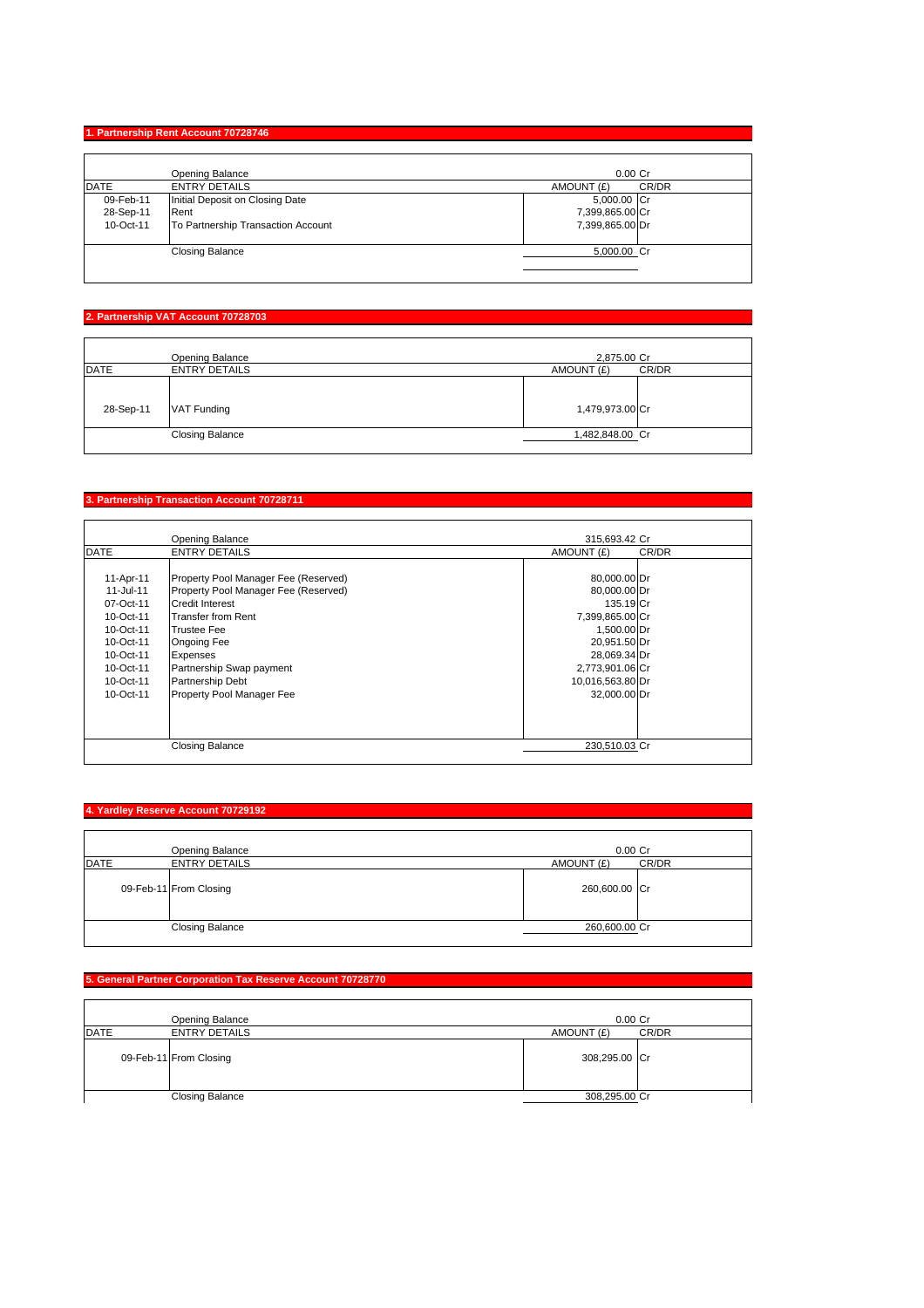| 6. General Partner VAT Transaction Account 70728762 |  |  |  |
|-----------------------------------------------------|--|--|--|
|                                                     |  |  |  |
|                                                     |  |  |  |

|             | Opening Balance        | $0.00$ Cr  |       |
|-------------|------------------------|------------|-------|
| <b>DATE</b> | <b>ENTRY DETAILS</b>   | AMOUNT (£) | CR/DR |
|             |                        |            |       |
|             |                        |            |       |
|             |                        |            |       |
|             | <b>Closing Balance</b> | $0.00$ Cr  |       |

**Expense Reserve Ledger - Max GBP 500,000.00**

Date<br>10-Oct-11

230,510.03 Cr

Balance 230,510.03

### **7. Partnership Pre-Enforcement Priority of Payments**

|           |                                                                               | <b>Funds Paid Out of</b> | <b>Funds Received into</b> |
|-----------|-------------------------------------------------------------------------------|--------------------------|----------------------------|
| Date      |                                                                               | account (£)              | account(E)                 |
| 10-Oct-11 |                                                                               |                          |                            |
|           | Partnership Available Funds                                                   |                          |                            |
|           |                                                                               |                          |                            |
|           | a Rental Income                                                               |                          | 7,399,865.00               |
|           | b Funds from Yardley Accounts                                                 |                          |                            |
|           | c Funds from Issuer under Partnership Swaps                                   |                          | 10,016,573.00              |
|           | d From Partnership VAT Account                                                |                          |                            |
|           | e From Partnership Disposal Proceeds Account                                  |                          |                            |
|           | f From Partnership Insurance Proceeds Account                                 |                          |                            |
|           | g Interest received by the Partnership Accounts and Rent Account              |                          | 135.19                     |
|           | h Eligible Investment Earnings by Partnership                                 |                          |                            |
|           | Advance under Committed Subordinated Loan Agreement                           |                          |                            |
|           | Advance from Drawdown of Yardley Reserve Loan                                 |                          |                            |
|           | k Net proceeds of a CPO Disposal or a Mortgage Property                       |                          |                            |
|           | From 3rd anniversay of Closing, funds from Yardley Reserve Loan Ledger        |                          |                            |
|           | m Net proceeds of a disposal of a Mortgage Property                           |                          |                            |
|           | n Any other sums standing to the credit of the Partnership Transaction Ac     |                          | 155,693.42                 |
|           |                                                                               |                          |                            |
|           | Partnership Pre-Enforcement Priority of Payments                              |                          |                            |
|           |                                                                               |                          |                            |
|           | a Partnership Security Trustee Fees                                           | 1,500.00                 |                            |
|           | b Issuer Security Trustee Fee, Bond Trustee, operating expenses of the Issuer | 15,201.50                |                            |
|           | (Ongoing Partnership Facility Fee)                                            |                          |                            |
|           | c Partnership Operating Expenses excluding GP UK Tax                          |                          |                            |
|           | d Partnership Operator Fee                                                    | 11,404.34                |                            |
|           | d Property Advisor Fee (Annual 30K)                                           |                          |                            |
|           | d Nominees Corporate Services Provider Fee                                    | 7,665.00                 |                            |
|           | d Nominees Holdco Corporate Services Provider Fee                             | 1,500.00                 |                            |
|           | d PL Propco Corporate Services Provider Fees                                  | 4,500.00                 |                            |
|           | d Nominees Side Letter payments                                               | 3,000.00                 |                            |
|           | d Nominees Holdco Side Letter payments                                        |                          |                            |
|           | d Account Bank Fee                                                            |                          |                            |
|           | d Cash Manager Fee                                                            |                          |                            |
|           | d Yardley Cash Manager Fee                                                    |                          |                            |
|           |                                                                               |                          |                            |
|           | d Issuer Account Bank, PPA CM, CSP Fee (Ongoing Partnership Facility Fee)     | 5,000.00                 |                            |
|           | d Headlease payment                                                           |                          |                            |
|           | e Partnership Expenses Ledger payment (max £6,250)                            | 6,250.00                 |                            |
| f         | Partnership Debt Interest                                                     | 9,888,745.80             |                            |
| f         | Partnership Swap payment                                                      | 7,242,671.94             |                            |
|           | g Partnership Debt Principal                                                  | 127,818.00               |                            |
|           | Issuer Partnership Swap Termination Amount (Ongoing Partnership Facility      |                          |                            |
|           | h Fee)                                                                        | 750.00                   |                            |
|           | Property Pool Manager Fee (reserved)                                          | 32,000.00                |                            |
|           | Partnership Swap Termination Amount                                           |                          |                            |
|           | k Partnership Expenses Ledger payment                                         | 224,260.03               |                            |
|           | I Alteration Adjustment Rent                                                  |                          |                            |
|           | m Substitution Adjustment Rent                                                |                          |                            |
|           | n Credited to Subordinated Loan Reserve Ledger                                |                          |                            |
|           | o Payments to the Subordinated Loan Facility Provider                         |                          |                            |
|           | p Partnership Distribution Account                                            |                          |                            |
|           |                                                                               |                          |                            |
|           | <b>Totals</b>                                                                 | 17,572,266.61            | 17,572,266.61              |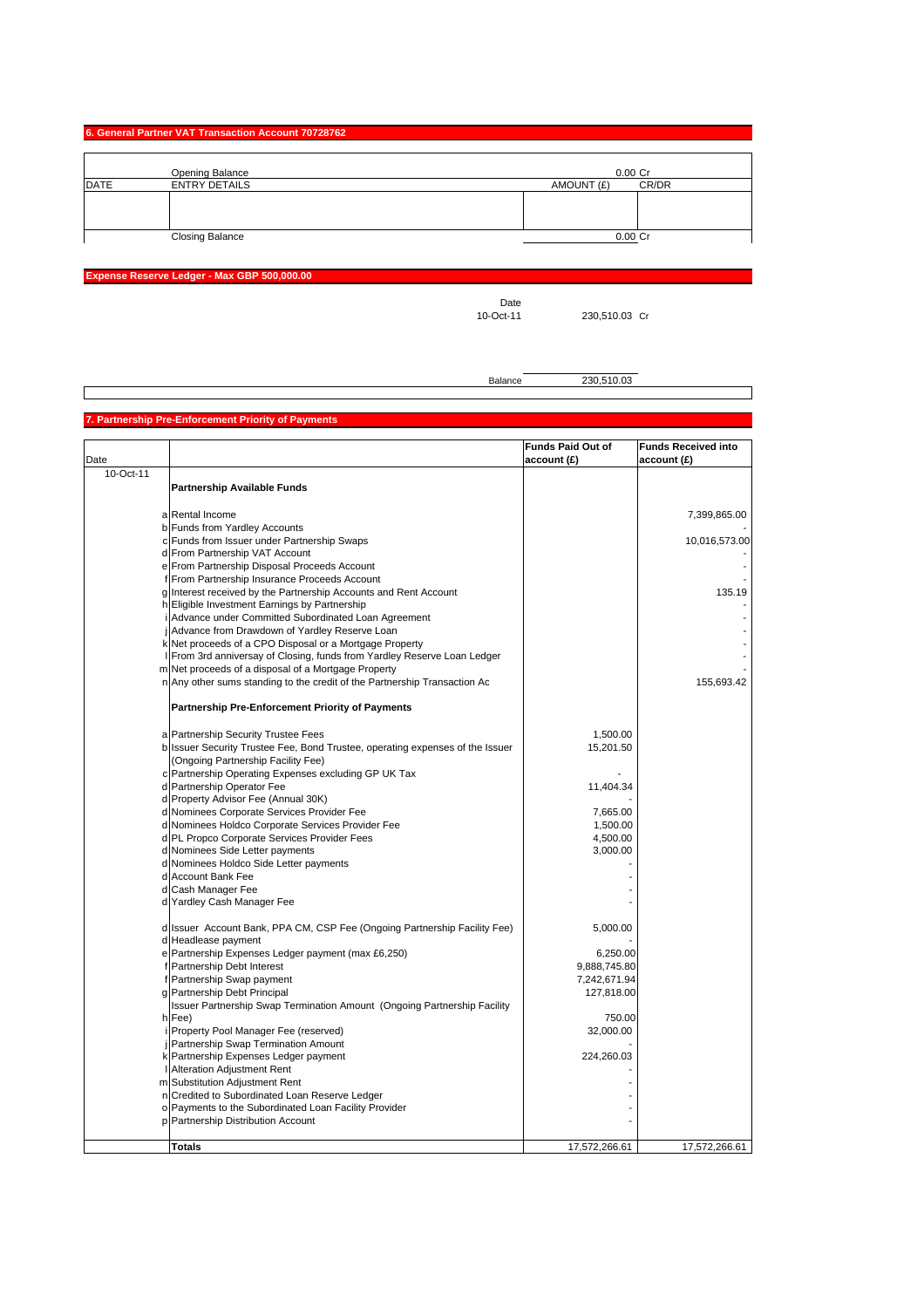|                                                                                         | 8. Issuer Transaction Account 70728789                                                                                                      |                                                                                                                        |       |
|-----------------------------------------------------------------------------------------|---------------------------------------------------------------------------------------------------------------------------------------------|------------------------------------------------------------------------------------------------------------------------|-------|
|                                                                                         | <b>Opening Balance</b>                                                                                                                      | 18.894.68 Cr                                                                                                           |       |
| <b>DATE</b>                                                                             | <b>ENTRY DETAILS</b>                                                                                                                        | AMOUNT (£)                                                                                                             | CR/DR |
| 07-Oct-11<br>13-Oct-11<br>13-Oct-11<br>13-Oct-11<br>13-Oct-11<br>13-Oct-11<br>13-Oct-11 | <b>Credit interest</b><br><b>Swaps Receipts</b><br>Swap Pays<br>Partnership Debt<br><b>Expenses</b><br><b>Notes</b><br><b>Issuer Profit</b> | $0.00C$ r<br>17,259,244.95 Cr<br>17,259,244.94 Dr<br>10,036,765.30 Cr<br>20,201.50 Dr<br>10,016,563.81 Dr<br>750,00 Cr |       |
|                                                                                         | <b>Closing Balance</b>                                                                                                                      | 19.644.68 Cr                                                                                                           |       |
|                                                                                         |                                                                                                                                             |                                                                                                                        |       |

# **9. Issuer Pre-Enforcement Priority of Payments**

| Date |                                                                              | <b>Funds Paid Out of</b><br>account (£) | <b>Funds Received into</b><br>account(E) |
|------|------------------------------------------------------------------------------|-----------------------------------------|------------------------------------------|
|      | 13-Oct-11                                                                    |                                         |                                          |
|      | <b>Issuer Available Funds</b>                                                |                                         |                                          |
|      | a Funds due to Issuer under Partnership Swap Agreement                       |                                         | 7,242,671.95                             |
|      | b Amounts due to Issuer in respect of Partnership Loan                       |                                         | 10,037,515.30                            |
|      | c Any amount due to Issuer under Issuer Swap Agreement                       |                                         | 10,016,573.00                            |
|      | d Interest Received by Issuer on Transaction Account                         |                                         |                                          |
|      | e Eigible Investment Earnings                                                |                                         |                                          |
|      | <b>Issuer Pre-Enforcement Priority of Payments</b>                           |                                         |                                          |
|      | a Bond Trustee Fee                                                           | 1,200.00                                |                                          |
|      | a Issuer Security Trustee Fee                                                | 1,500.00                                |                                          |
|      | <b>b</b> Issuer Operating Expenses                                           | 12,501.50                               |                                          |
|      | c Issuer/Issuer Holdco Corporate Services Provider Fee                       | 0.00                                    |                                          |
|      | c Paying Agent Fee                                                           | 500.00                                  |                                          |
|      | c Account Bank Fee                                                           | 750.00                                  |                                          |
|      | c Cash Manager Fee                                                           | 3,750.00                                |                                          |
|      | d Bond Interest                                                              | 9,888,745.81                            |                                          |
|      | d Bond Principal                                                             | 127,818.00                              |                                          |
|      | d Issuer Swap Provider                                                       | 7,242,671.94                            |                                          |
|      | d Partnership Swap payment                                                   | 10,016,573.00                           |                                          |
|      | e Issuer Profit<br><b>Swap Subordinated Amounts</b>                          | 750.00                                  |                                          |
|      |                                                                              |                                         |                                          |
|      | g Issuer Partnership Swap Termination Amount<br>h Issuer Transaction Account |                                         |                                          |
|      |                                                                              |                                         |                                          |
|      | <b>Totals</b>                                                                | 27,296,760.25                           | 27,296,760.25                            |

# **10. Yardley Rent Account 70729168**

|             | Opening Balance        | 0.00 Cr    |       |
|-------------|------------------------|------------|-------|
| <b>DATE</b> | <b>ENTRY DETAILS</b>   | AMOUNT (£) | CR/DR |
|             |                        | ۰          | וטו   |
|             | <b>Closing Balance</b> | 0.00 Cr    |       |